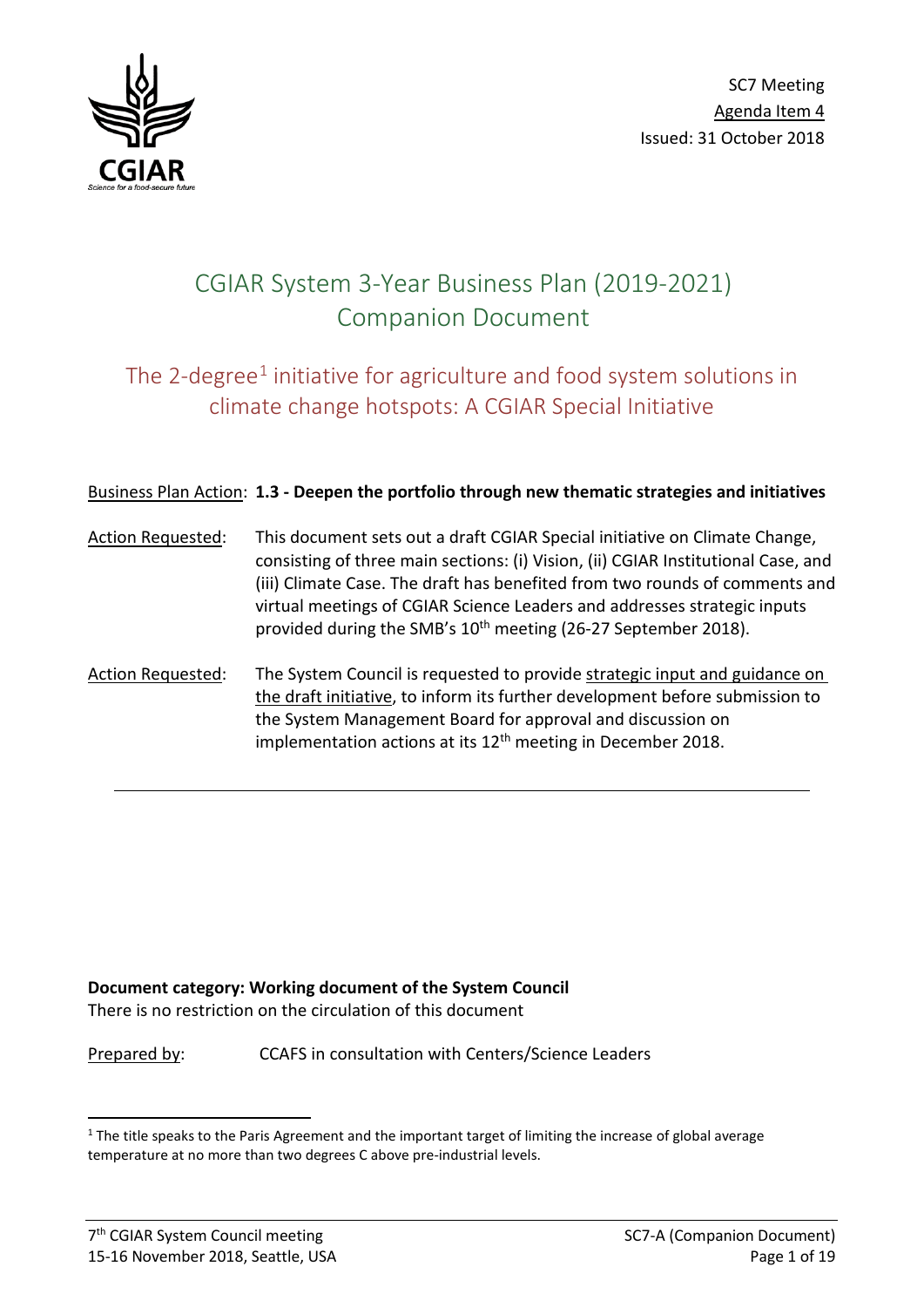# Vision

- 1. Challenges and risks related to climate change are immense and urgent, as indicated by the 2018 IPCC report on 1.5 degrees. Because agriculture contributes to global warming, this Special Initiative includes a mitigation focus, but as the likelihood of keeping the global temperature below 2 degrees is receding – which means even higher temperature rises on land – and as the current 1 degree above pre-industrial levels is already leading to many extreme weather conditions, this initiative places much emphasis on adaptation and climate risk management. To illustrate urgency, in many rainfed agricultural systems, there are at most 12 harvests left to achieve the SDGs. Agricultural research for development (AR4D) needs to step up massively, to contribute to the productive, sustainable and equitable agriculture and food systems that are desperately needed around the world.
- 2. Through this Special Initiative, CGIAR will rise to the adaptation and mitigation challenge through rigorous climate-informed priority setting, making use of its "back catalogue" (the 50 years plus of CGIAR work) to tailor information for policy processes, fully embracing digital agriculture as a means of rapidly scaling solutions to millions of smallholders, and new innovative partnerships with the private sector, financial institutions and actors in the broader food system.

# CGIAR institutional case for a Special Initiative

# *Expanding influence and impact*

- 3. CGIAR has an extensive track record on research and engagement dealing with climate change – both for adaptation and mitigation. This was accelerated in 2009 by the creation of a climate change Challenge Program and significant work on Reduced Emissions from Deforestation and Forest Degradation (REDD); further prioritised by the initiation in 2011 of a CGIAR Research Program (CRP) on climate change, and then climate change mainstreamed in all CRPs in Phase II starting 2017.
- 4. There have also been significant CGIAR-facilitated successes related to: the uptake of climate-related technologies and practices; support to climate-related policy formulation; and input into major climate-related investments. This Special Initiative is designed to greatly expand that influence and impact, through: (i) improving coordination and integration across CGIAR Centers, programs and system entities, including through consistent use of some common tools; (ii) enhancing engagement at international, national, and subnational levels in on-going policy processes; (iii) fully integrating some common transformational approaches (see below); (iv) enhancing communication targeted at decision makers; (v) use of the massive "back catalogue" of CGIAR results for climate change-related analysis and advice; and (vi) expanding the depth of work, by focussing on six Impact Areas (see below). Because the Impact Areas will be geographically focussed, this Special Initiative will also contribute to greater coordinated action of the CGIAR in specific countries.
- 5. The Special Initiative is intended to demonstrate and better communicate how the CGIAR is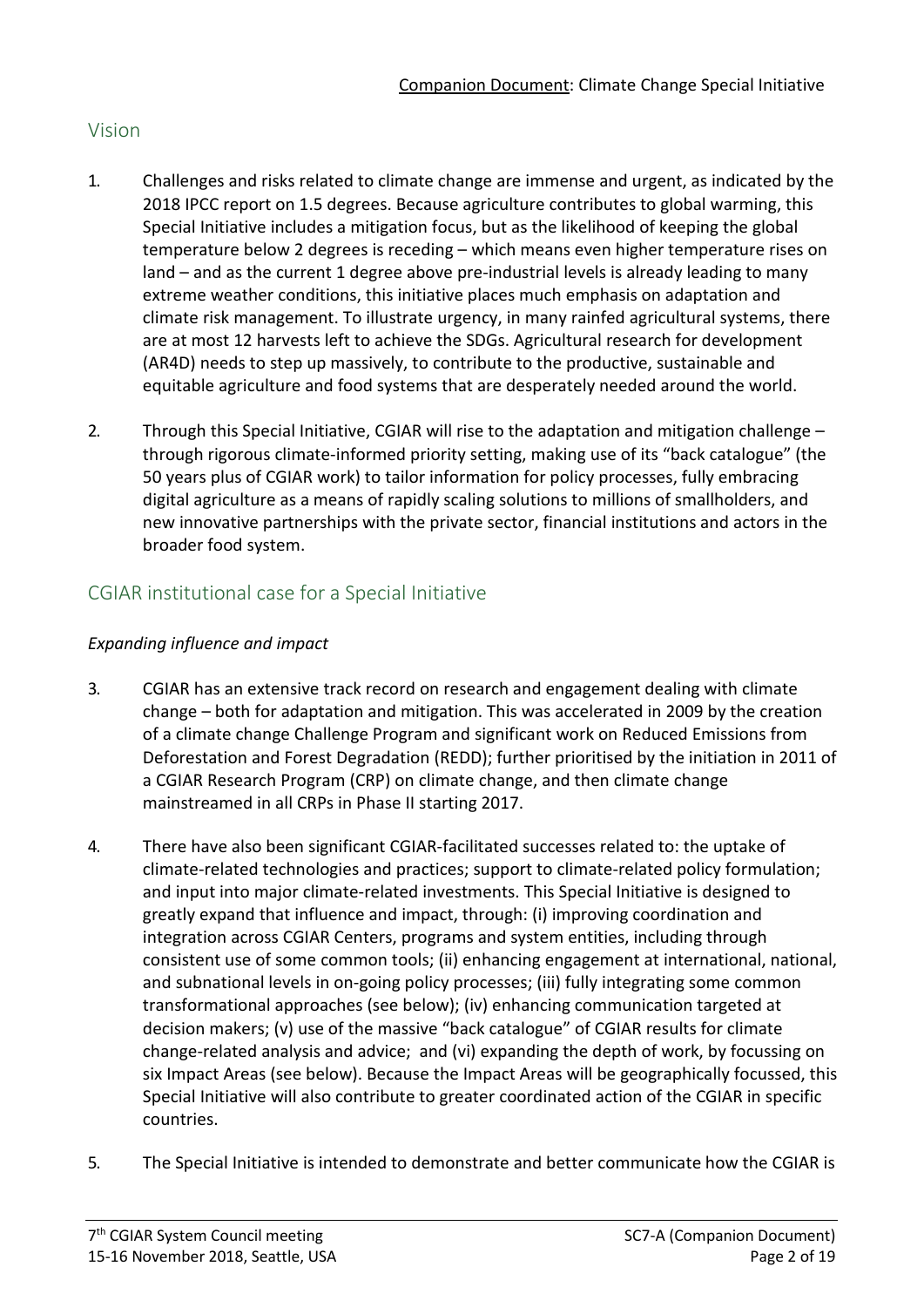rising to the challenge of climate change, to justify and maintain current levels of investment in research focussed on climate change, and to secure new funds for a deepened focus on Impact Areas.

#### *Why is CGIAR uniquely placed to take on this Special Initiative?*

- 6. CGIAR is the only institution with a clear mandate for scientific research focussed on the food system in low and middle-income countries with offices in 50+ developing countries. It has the mandate of providing international public goods for eradicating poverty, hunger, and malnutrition and enhancing the environment. It is privileged to work from farmers' fields to national and international policy processes. It has extensive partnerships with public, private and civil society agencies, from local to global levels. The long-term presence of CGIAR in many countries has led to formation of important partnerships for policy engagement. CGIAR has diverse capacity strengths – technical, social and economic, covering agriculture, environment, nutrition, livelihoods, markets and trade. It also covers all the important sectors relevant to climate change: crops, livestock, fisheries, agroforestry, forestry, water and soils.
- 7. CGIAR's decades of research ("back catalogue") can be capitalised on in the context of climate change for: adaptation and dealing with climate variability and weather events associated with extremes; and reducing GHGs and enhancing carbon capture. CGIAR's experience has led to many globally-significant databases, models and tools that are relevant to climate change (Box 1). It already has delivered many important outcomes for climate change policy and actions (Box 2). Climate action is extremely urgent, and requires cooperative actions across countries. CGIAR with its nation to region to global presence is uniquely placed to foster such collaborative action based on sound science.

#### **Box 1. Significant databases, models and tools produced by the CGIAR**

- [AgTrials](http://www.agtrials.org/) ([>AgTrials](http://www.agtrials.org/) (>35,000 trials with weather data) (Hyman et al., 2017)
- [CCAFS-Climate](http://ccafs-climate.org/) (portal for downscaled climate model outputs with over 190,000 downloads per annum)
- [SAMPLES](http://samples.ccafs.cgiar.org/) (Emissions data for global accounting)
- [SHAMBA](https://ccafs.cgiar.org/small-holder-agriculture-monitoring-and-baseline-assessment-shamba) tool is standard used for smallholder carbon credit
- REDD[+ data](https://www.cifor.org/gcs/) (4.000 households in 6 countries) and global [database](http://www.reddprojectsdatabase.org/) of REDD+ projects
- Poverty and Environment Network (PEN) [\(database](https://data.cifor.org/dataset.xhtml?persistentId=doi:10.17528/CIFOR/DATA.00021) from 10.000 rural households)
- [GCAN framework](https://gcan.ifpri.info/framework-2/) (developed for programming in climate, gender and nutrition)
- **[IMPACT](https://www.ifpri.org/program/impact-model)** modelling suite (to explore solutions to the global climate challenge)
- Ecosystem-based adaptation-cum-mitigation tools for water management
- Rural Household Multi-Indicator Survey [\(RHoMIS\)](https://www.rhomis.org/) (20,000 households)

#### **Box 2. Examples of important outcomes that CGIAR research contributed to:**

- Thailand secured initial NAMA funding to support reducing emissions in paddy rice among 100,000 rice farmers and 420 agricultural mitigation service providers potentially contributing to GHG reductions of about 1 million tons  $CO<sub>2</sub>$ eq.
- KUSUM solar irrigation scheme (India) to replace 1.75 million diesel pumps and 1 million electric pumps (thus avoiding 4.55 million MT  $CO<sub>2</sub>$  (8.7% of national  $CO<sub>2</sub>$  emissions).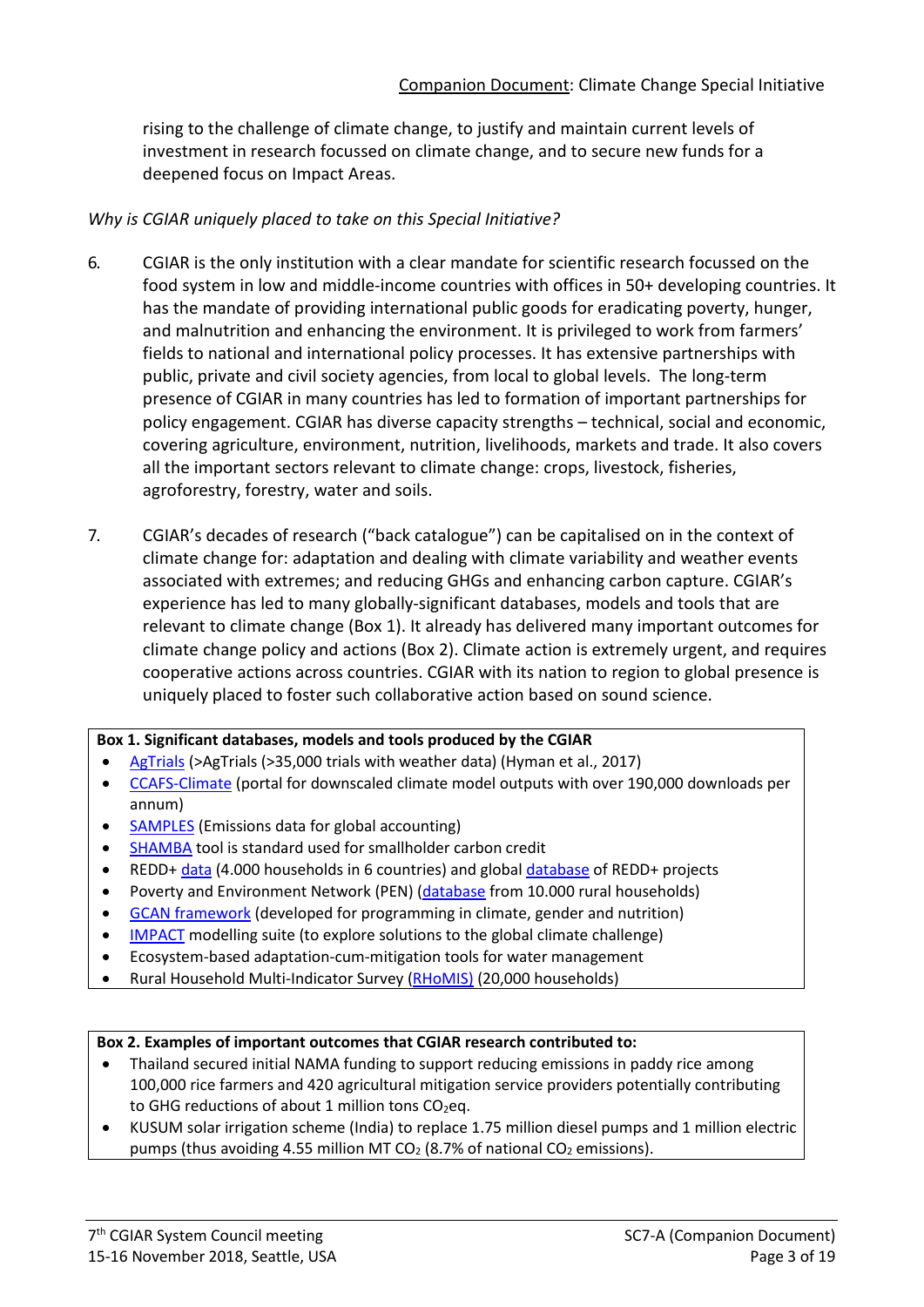- UNFCCC decision 2011 for a stepwise approach on setting, measuring and reporting reference levels for forests under climate change; and to Indonesian National REDD+ Strategy development.
- 2013 IPCC Supplement on Wetlands that significantly improved countries' ability to report on GHG emissions in wetlands.
- Philippine Government proposed a carbon tax based on **combined Climate-Energy-Economy**[wide Analyses.](https://www.sciencedirect.com/science/article/pii/S0360544218300458)
- WHO and FAO safety options for the use of untreated wastewater in agriculture, an area of an estimated 30 million hectare.
- Flood risk insurance products for resource-poor farmers in India
- Key player in informing negotiators, especially of demand for adaptation and mitigation in NDCs leading to the Koronivia decision on agriculture in COP23

## *CGIAR organizing for climate change-related R&D*

- 8. Currently, CCAFS takes leadership in representing the climate agenda of CGIAR, but much more climate change related efforts are being achieved across CGIAR beyond CCAFS. Under this Special Imitative, the capacity of the whole CGIAR must be brought to bear on the climate challenge, with much greater concerted action and coordination. The Impact Areas, and the broader Special Initiative, are not new programs of work, but rather fit within the current structures and programs of the CGIAR. Even though CCAFS is already a cross-cutting program, this Special Initiative will take the cross-cutting of climate change to a new level. We are not proposing to create new bureaucratic structures and governance bodies. CCAFS will take on a coordinating role, working across the existing CRPs and Platforms to implement this agenda, and represent CGIAR more widely in global processes related to the climate change SDGs and in UNFCCC and other climate action related global and regional processes. To implement the Special Initiative, Themes (Figure 1) and Impact Areas (see below) will be allocated to appropriate CRPs, Platforms or Centres for leadership, synthesis and delivery.
- 9. Extra resources ("stretch targets") acquired for the Impact Areas would be allocated to appropriate CRPs with targets and activities revised through the POWB. As will be seen below, Impact Areas are geographically and/or value chain focused. In Year 1, foresight and ex-ante analyses will be conducted to select hotspots, key value chains and to prioritise activities and actions. Meetings with key stakeholders will be conducted to prepare theories of change and investment cases, with associated targets and budgets. In this process, the relationship to other Special Initiatives will be clarified and collaboration fostered.
- 10. To sharpen the focus on climate change in the CGIAR, CCAFS would ensure all CRPs have at their disposal some basic tools, e.g. tools for ex ante analysis when determining priorities, climate risk assessment tools, consistent methods for GHG emissions estimates, mitigation option tool for targeting mitigation options, maladaptation assessment procedure, and guidelines for improving theories of change to tackle climate change adaptation and mitigation. Reporting of climate change research activities and outcomes across the CGIAR research portfolio will be strengthened.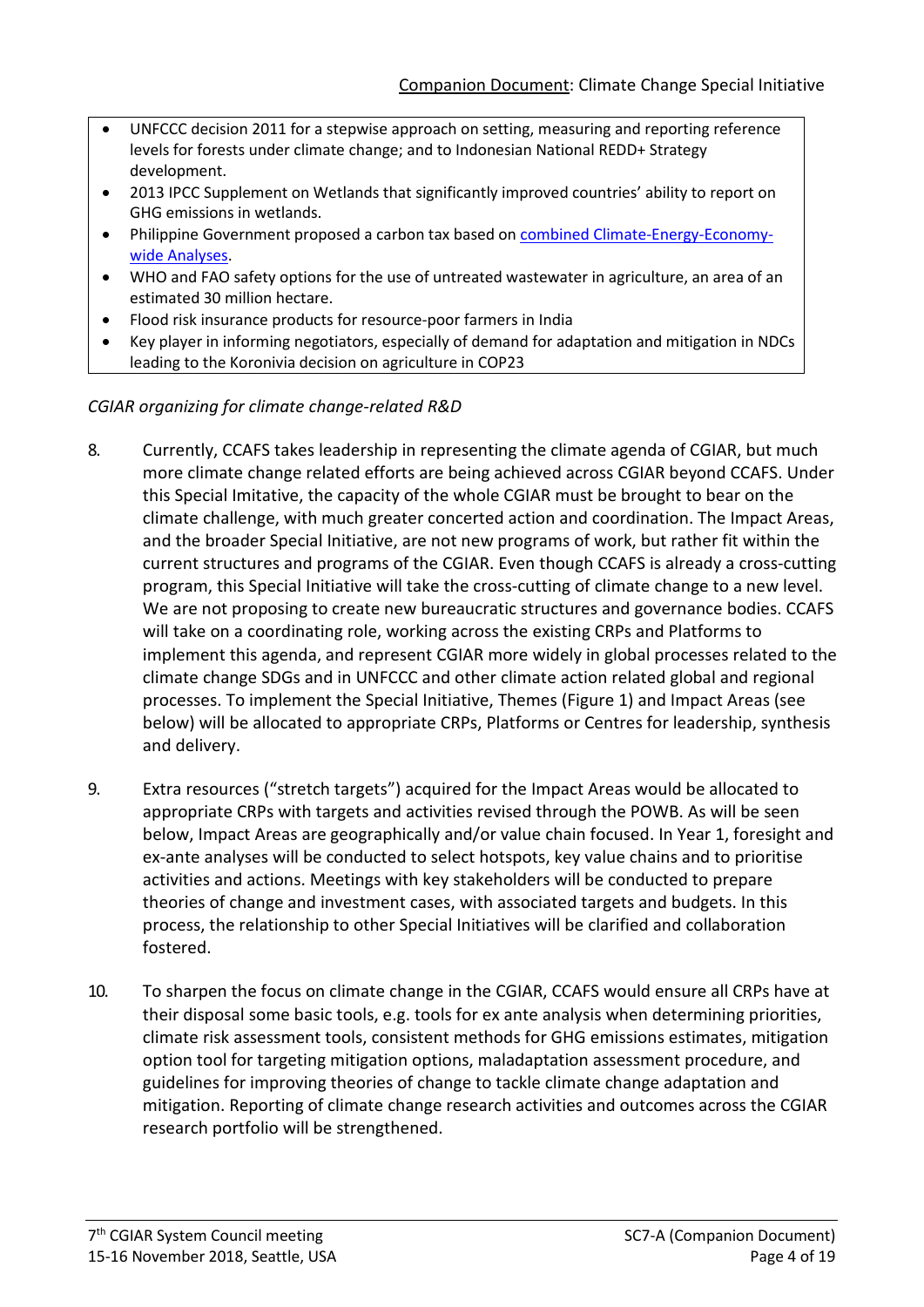# The climate case for a Special Initiative

#### *Why focus on climate change?*

- 11. Evidence is accruing that the effects of climate change on food systems are probably being under-estimated; these include the impacts of increasing frequency and intensity of extreme events as well as the temporal and spatial extent of climate variability on food systems, and the effects on nutritional content of a wide range of commodities. By 2030, AR4D will have to reach 600-700 million smallholder farmers with climate-informed advisories if adaptive capacity is to be enhanced and the SDGs are to be achieved. Current crop yield and livestock productivity growth rates per year are already seriously lagging behind what is likely to be required to ensure food security for the global population (Aggarwal et al., 2018). Despite some successes, in many developing regions there is only limited evidence of farmers making the changes needed to enhance food security.
- 12. Smallholder farmers in the tropics and subtropics will be exposed to some of the worst impacts of climate change: sea-level rise and coastal inundation and salinization in the big river deltas of Asia and the small island states of the Pacific; considerable shortening of growing seasons in southern Africa and parts of eastern Africa; high temperatures combined with increased weather variability in large parts of West and South Asia and West and North Africa. In some of these places, planetary boundaries with respect to the nitrogen and phosphorus cycles, land-use change and freshwater use are already in danger of being exceeded, and these will be compounded by climate change effects. For highly vulnerable and dis-empowered groups such as women, the poor and the youth, there will be few livelihood alternatives, given likely continued dependence on agriculture.
- 13. Because of lags in the climate system, we are already locked in to a temperature rise of 1.5- 2.0 °C, whatever happens to GHG emissions in the future. Humankind needs to ensure that this temperature rise is only temporary, by redoubling mitigation efforts as soon as possible and scaling up countries' commitments under the Paris Agreement. Livestock, paddy rice and nitrogen fertilizer are the major sources of emissions. Agriculture is also a major driver of deforestation in the tropics. Opportunities for reducing emissions in ways that are compatible with development are available for most agricultural systems, especially if accounted for using emissions per unit food (emission intensity). Improved feeding, more productive breeds, better animal health care and manure management can reduce the emissions intensity of livestock. Managing irrigation to periodically dry paddy rice fields can reduce methane. Efficient use of nitrogen can reduce nitrous oxide emissions. At the same time, agriculture can also remove emissions from the atmosphere, by sequestering carbon in the soil or perennials, providing negative emissions, which are now recognized as critical for meeting the two degree target, let alone the one degree target.

## *Current CGIAR portfolio*

14. CGIAR already covers many areas relevant to climate change as illustrated in Figure 1. The Themes include climate-smart breeding, developing climate-smart practices, climate risk management, securing value chains against climate change and making them carbon neutral, dealing with climate impacts on pests and diseases, building resilient landscapes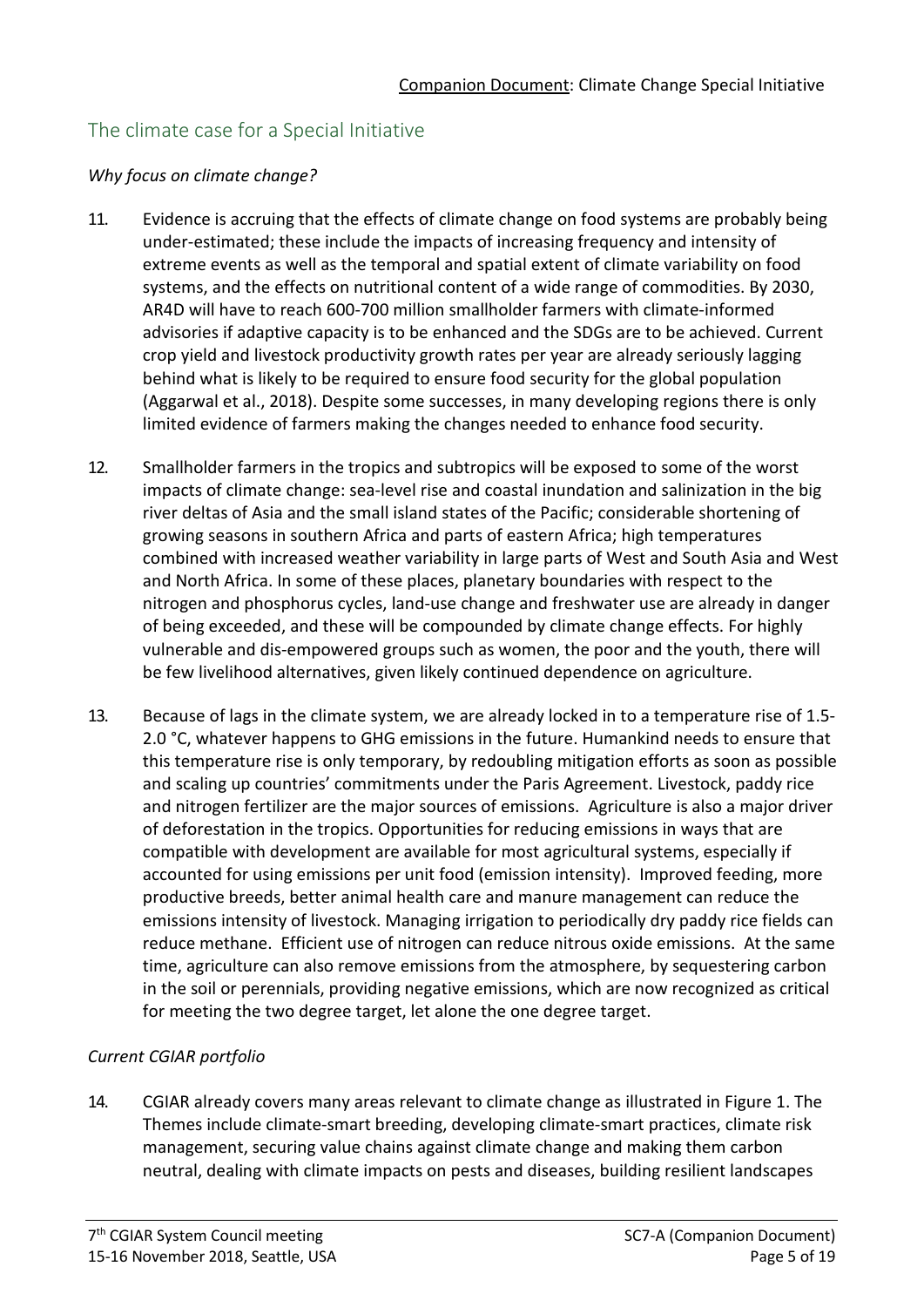and reducing deforestation, policies and institutions for promoting climate-smart actions, and climate-smart nutritious food systems. The work also involves foresight to identify priorities and vision futures with stakeholders. Gender considerations are mainstreamed in all activities, and youth-related initiatives have now begun. Annex 1 lists the CRP Flagships with significant climate change work.

#### *Objectives of the Special Initiative*

- 15. The overall goal of this Special Initiative is to support and add value to country efforts to deliver on agriculture- and food system-related[2](#page-5-0) goals of the Paris Agreement and to achieve the targets of SDG 13 on Climate Action. While the objectives are climate-focussed, agriculture and food systems are connected to almost all SDGs, thus this initiative also has important links to many other SDGs (see Figure 1 for main SDGs). Through this Special Initiative, the CGIAR will:
	- I. Chart a pathway for agriculture to meet Paris agreement targets, so that by 2030, we have reduced agricultural emissions by about 1 Gt CO<sub>2</sub>e yr<sup>-1</sup>, reduced emissions from food loss and waste by about 20%, achieved zero deforestation and restored millions of hectares of degraded and deforested lands.<sup>[3](#page-5-1)</sup>
	- II. Prepare policy, institutional and financial analyses with development agencies, national governments and the private sector and engage in policy processes to systematically mainstream practices, technologies and information systems into farming and food systems, and in so doing, reach millions of hectares with climatesmart agriculture  $(CSA)^4$ , and reach 100s of millions of urban and rural consumers with climate-smart food by 2030.<sup>[5](#page-5-3)</sup>

<span id="page-5-0"></span><sup>&</sup>lt;sup>2</sup> Agriculture is used in the broad-sense of covering crops, livestock, fisheries and forests  $3$  Targets will be clarified in Year 1 through foresight and ex-ante analysis.

<span id="page-5-1"></span>

<span id="page-5-2"></span><sup>4</sup> "Climate-smart agriculture" is merely used as shorthand for agriculture and food systems that deal with climate impacts and attempt to reduce greenhouse gas emissions or sequester carbon (where feasible), while also meeting many other challenging goals in the food system. Se[e Campbell, 2018.](https://www.rural21.com/english/news/detail/article/climate-smart-agriculture-what-is-it-00002611/?tx_ttnews%5BsViewPointer%5D=11&cHash=e19aaac1cbc93a559a8636dd7c59c948)

<span id="page-5-3"></span><sup>&</sup>lt;sup>5</sup> Targets will be clarified in Year 1 through foresight and ex-ante analysis.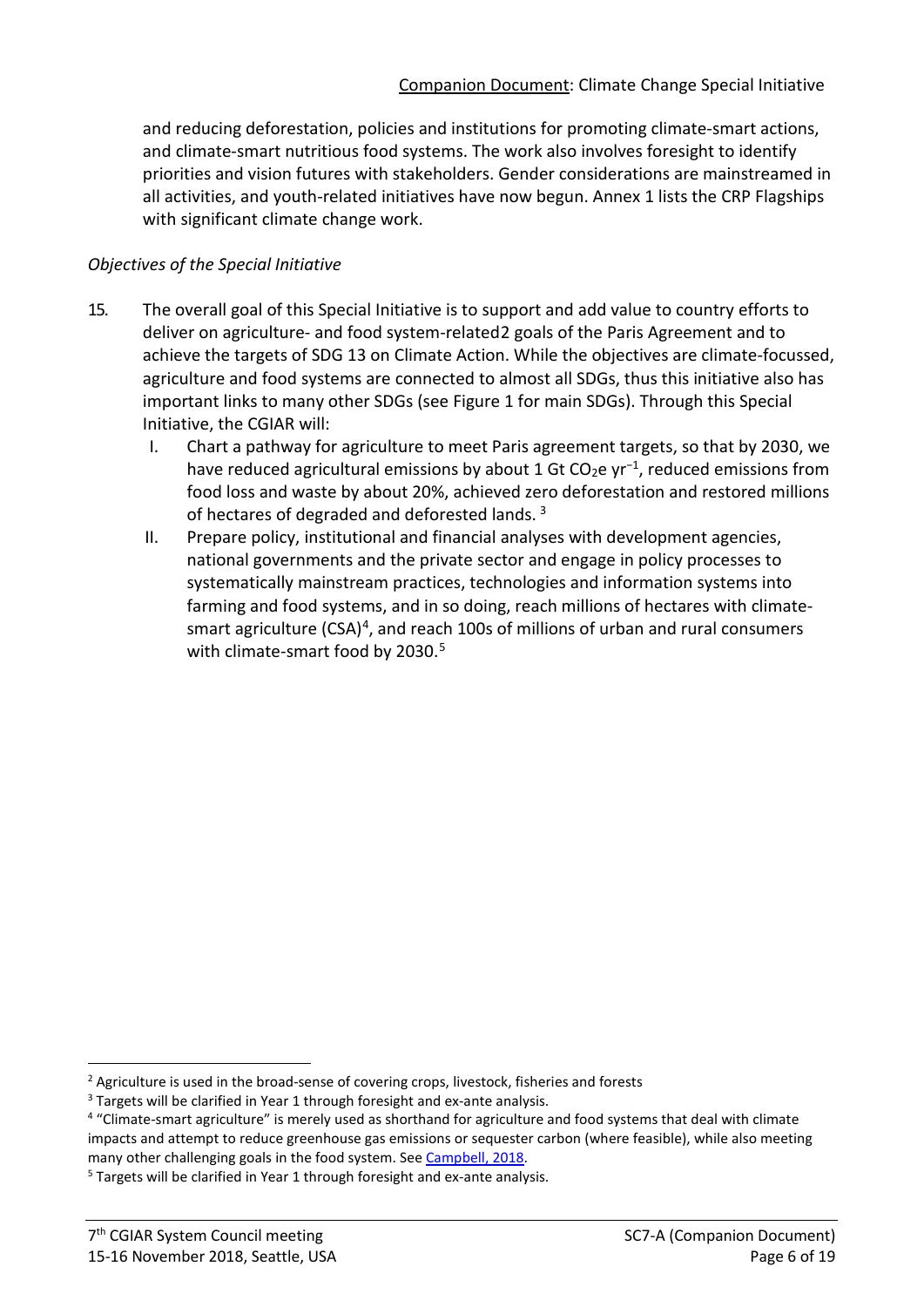III. Develop new agricultural technologies and practices which stand up to 2+ degrees of global warming and its associated impacts on climate variability and extreme weather events, maintain (or enhance) productivity, contribute to resilient farming communities and do not increase GHG emissions.



16. Delivering climate change-related outcomes will require strong partnerships and joint initiatives. By working closely with diverse partners we will provide solutions that are relevant and that can be taken up by partners and other actors. These partnerships and joint initiatives will include working with national agencies that have signed up to climate targets, but also working with the agri-tech companies, digital service providers, value chain actors, certification stakeholders, climate financiers, landscape investors and other actors interested in mainstreaming the climate variable into their businesses.

## *Taking a transformative approach*

17. Climate change adaptation and mitigation in agriculture and food systems will be challenging to realize. The magnitude and complexity of these challenges is enormous and most likely requires a transformational approach. This Special Initiative will include a focus on 6 Impact Areas that are geographically targeted and time bound. The theory of change for each Impact Area will include, to differing degrees, the following five cross-cutting elements that are regarded as key to bringing about transformational change (Figure 2).

**Figure 2: Five key elements to achieve transformed food systems under climate change**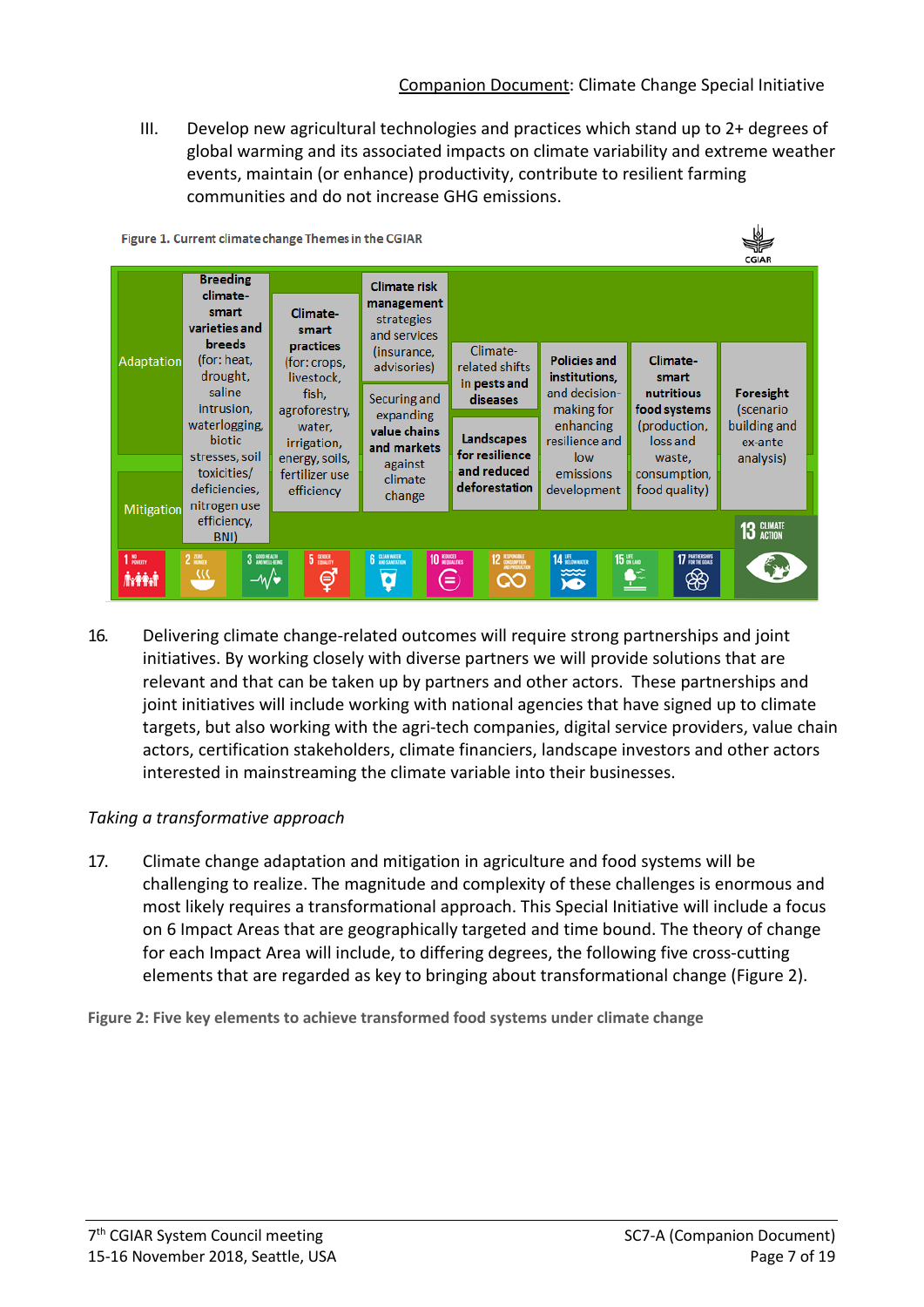#### Companion Document: Climate Change Special Initiative



- I. Developing and promoting **climate-resilient and low-emission practices and technologies**. New technologies and practices will be needed for the challenges ahead, and some of the currently available ones will need to be scaled up. For example, because of expected increase in the frequency and intensity of extreme weather events and variable weather, we will need technologies that deal with multiple stresses, e.g. drought, floods, heat waves. In addition, it is estimated we only have technologies to deal with 20-40% of the emissions reductions required in agriculture. The research and innovation system will need to be highly effective, with researchers working seamlessly with other stakeholders.
- II. Ushering in the **digital era** in food systems: Agriculture and allied sectors have lagged behind in the use of information and communications technologies. This needs to change, ushering in the digital era in food systems to generate efficiency gains for farmers, to foster two-way agricultural advisory systems that are climate-informed, to estimate emissions in more efficient ways based on big data and better models, and to facilitate adaptive safety nets, such as index-based insurance that can be made more efficient through use of digital platforms. Many opportunities with respect to big data, blockchain technologies, precision agriculture, farmer profiling and e-extension have the potential to transform food systems for a climate-impacted world. This Special Initiative will work closely with the CGIAR Platform for Big Data in Agriculture.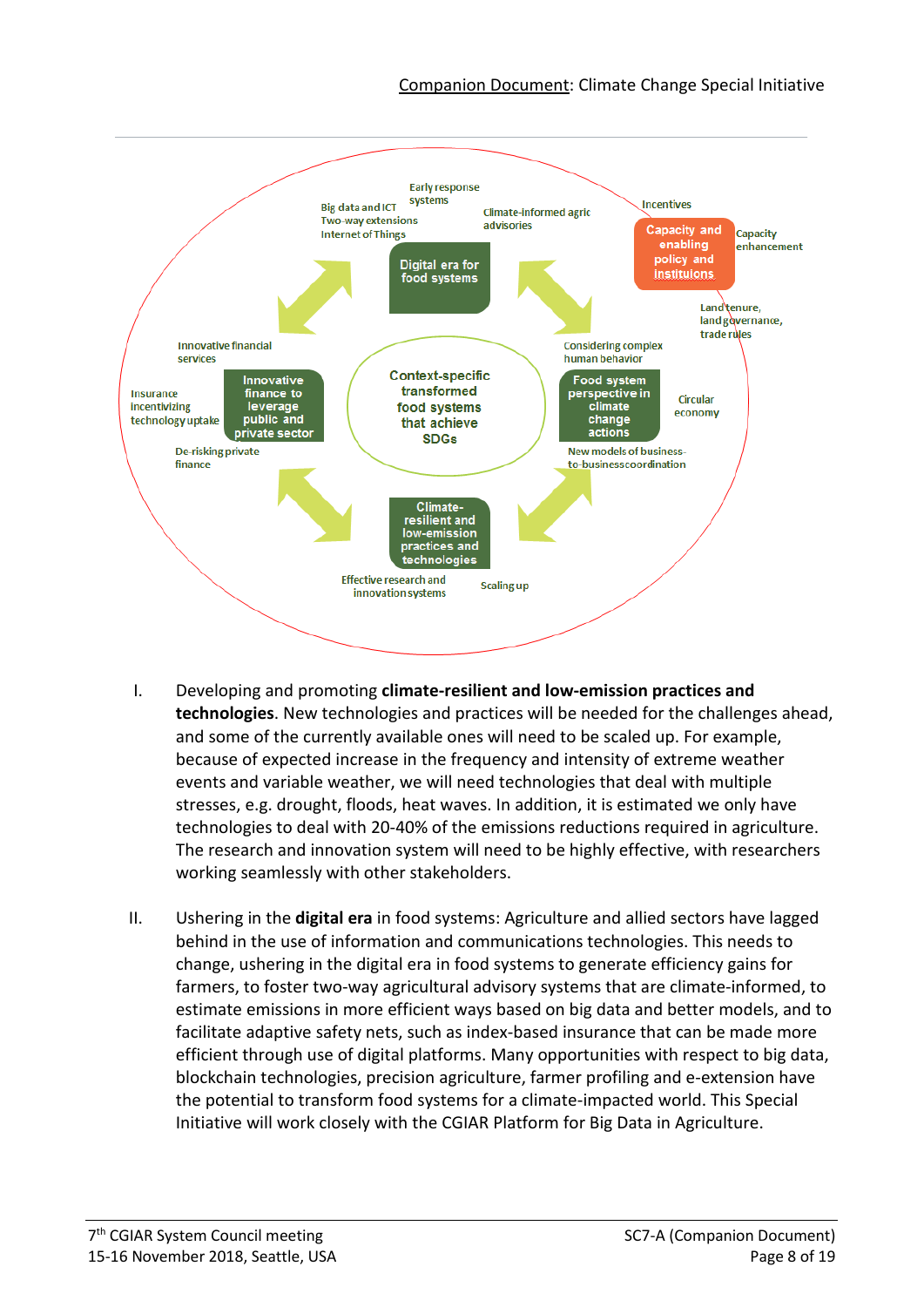- III. Mobilizing **innovative finance to leverage public and private sector investments.**  Innovative models of financing will be needed to drive food system transformation, as current levels of financing are totally inadequate to the task ahead. Researchers will need new skills to link with banking, credit, investment and insurance communities; and R&D financial specialists will be needed to design schemes that incentivise investment, including schemes where public sector investment de-risks agriculture and increases private sector investment.
- IV. Strengthening the **food system perspective in climate change actions.** Climate solutions have to go beyond production. For example, it will be crucial to deal with food loss and waste, the consumption shifts that will be needed from a climate and health perspective, building resilience in supply chains and making supply chains more carbon neutral. Many of these areas are relatively new to the CGIAR, stressing the need for new partnerships. Food system changes will take a combination of incentives for individual behaviour change and wider institutional shifts.
- V. **Capacity and enabling policies and institutions.** This cross-cutting element is key to all Impact Areas. Initiatives are needed to create a conducive enabling environment which encourages innovation, investment and action, and is sensitive to differentiation and fosters equity. The right policies and incentives need to be in place, with policy involving not only agricultural policy, but policy related to such things as digital infrastructure, ease of doing business, land tenure etc. Through this Special Initiative, current policy work will be greatly expanded, including through an action research approach. Policy research and action will be complemented by capacity enhancement efforts at various levels. Decades of research of CGIAR ("back catalogue") will be reinterpreted using a climate change framework and brought up to date to develop policy messages for addressing climate change. This cross-cutting work will contribute: to the scaling of climate-resilient and low-emission practices and technologies; and to the expansion of digital advisory systems etc.; through reshaping incentives and investments. It will also generate quantitative information about the synergies and trade-offs between adaptation and mitigation strategies, through integrated modelling (for farms, landscapes and/or supply chains); develop innovative ways to address MRV (monitoring, reporting and verification); and develop policies and strategies to mainstream gender and youth in climate actions.

## *Climate Change Impact Areas*

18. The current Themes of the CGIAR (Figure 1) will be brought to bear on "Impact Areas" for climate change adaptation and mitigation (as illustrated in Figure 3). In the first three years of the business plan, the focus will be on 6 Impact Areas, with additional Impact Areas to be considered in future three-year periods, and with some Impact Areas being phased out if unproductive or having achieved targets. For each Impact Area foresight and ex-ante work will be initiated in Year 1, followed by partner workshops to define target outcomes, theories of change, investment cases and priority activities and actions.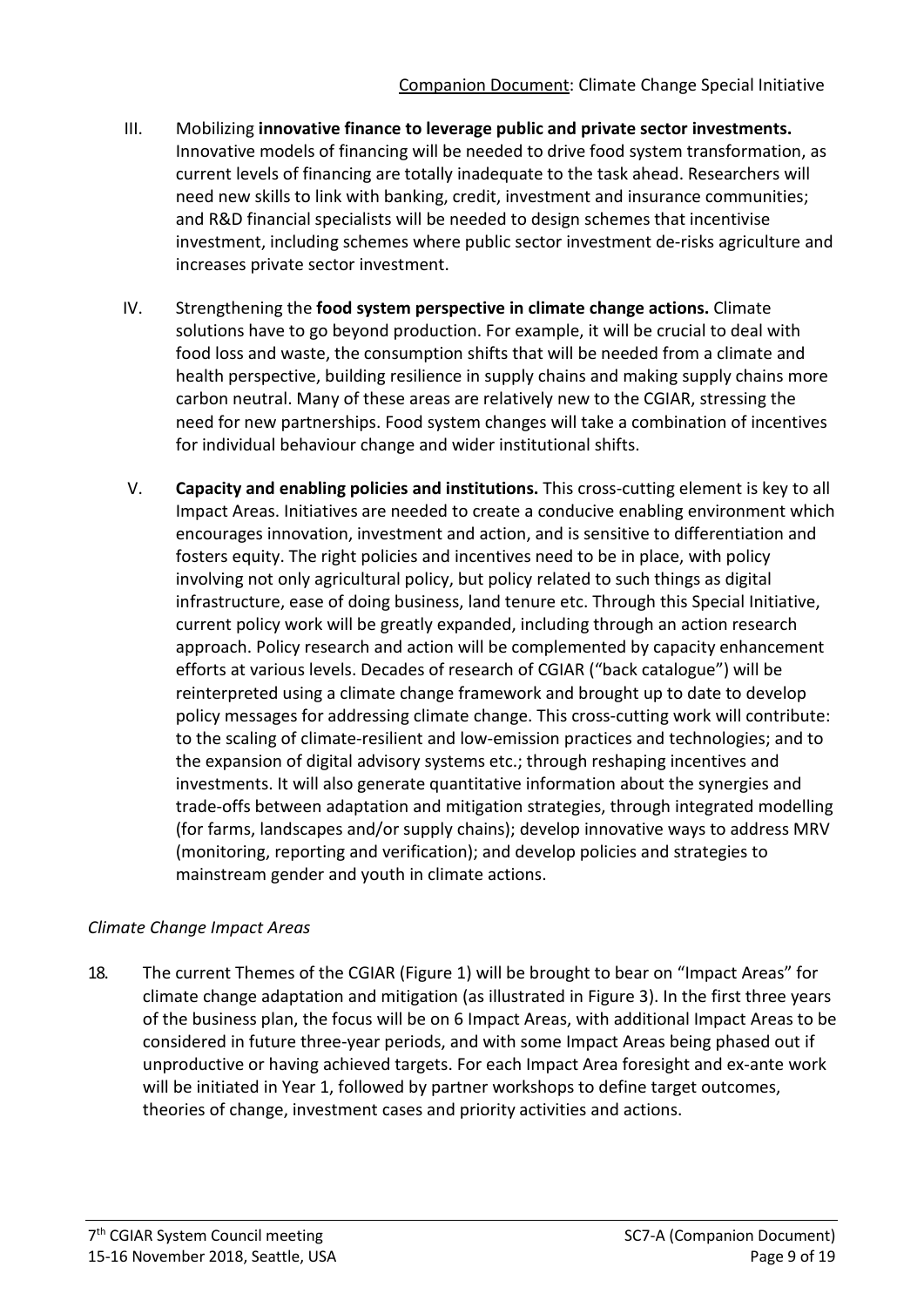19. Adaptation is the priority in developing countries. Many agriculturally-dependent countries will have to absorb millions of young people into agriculturally-related jobs in the decades up to 2030, and they are ill-prepared to meet the demands of climate change. Thus, many of the proposed Impact Areas address adaptation. However, agriculture is also part of the emissions problem, so some of the Impact Areas contribute to the mitigation agenda. The Impact Area on the **climate-informed One Health approach** (#1) focuses exclusively on adaptation. Adaptation is also the primary focus of the Impact Areas on **multiple climateinduced stresses** (#2) and **climate resilience in MENA** (#3), though in these cases actions will endeavour to consider low emissions development pathways, where appropriate. The Impact Areas on **securing the Asian mega deltas against climate change** (#4) and **resilient and adaptive water systems** (#5), while still prioritizing adaptation, will give considerable focus to emissions, given the importance of rice and methane emissions for the former, and solar power and the climate-energy nexus for the latter. The Impact Area on the **circular bio-economy** (#6) will primarily focus on mitigation, but even here adaptation will be crucially important.



Note: Impact Area examples are purely illustrative, with final choices of foci in Impact Areas to be decided through exante analysis and independent expert input

#### **Impact Area #1: A climate-informed One Health approach: managing climate-driven pests and diseases in key climate change hotspots**

- 20. Climate-driven biotic stresses and climate-sensitive diseases are major threats to food and nutrition security, animal and human health, and ecosystem services. Documented changes in the distribution and severity of pests and diseases has resulted in losses of plant and animal productivity, and of agro-biodiversity. Extreme climatic events, such as flooding and drought, may affect the ecosystem services of biological control agents and beneficial soil biota.
- 21. Predicting, detecting and managing climate-driven pests and diseases can help prevent shocks (e.g. through rapid response to invasive alien species such as the fall armyworm or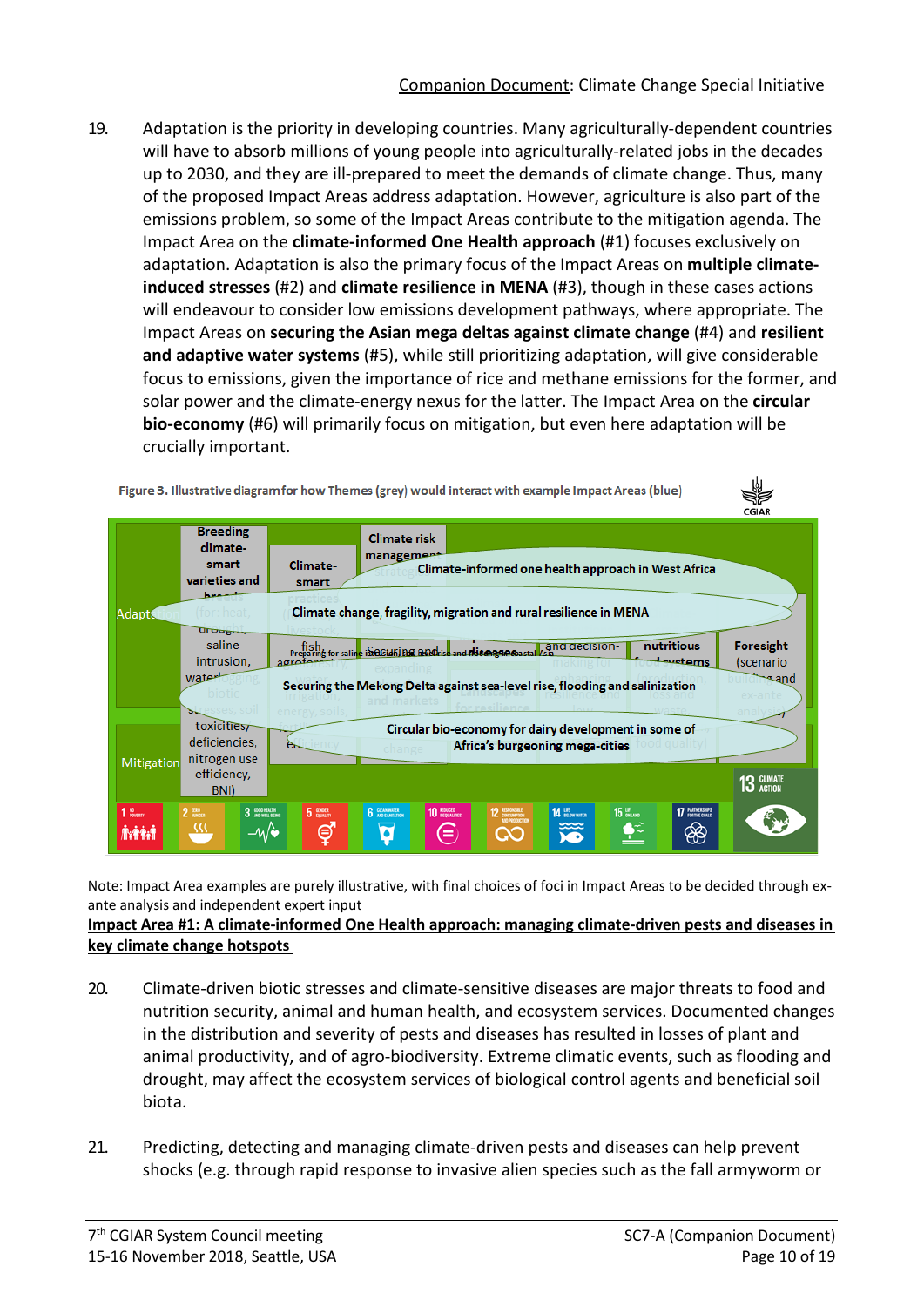to El-Nino driven outbreaks of vector-borne diseases). Initial work by the CGIAR Agri-Food CRPs and others has helped identify those pests and diseases of importance, which include alien invasive species, emerging plant and animal pests and diseases, and post-harvest food contaminants. Spatial modelling has started to identify potential future hotspots.

22. CGIAR has long-standing partnerships and a considerable back catalogue on climate and biotic stresses. CGIAR scientists have worked for several decades on epidemiology of climate-sensitive livestock and agriculture-associated human diseases and more broadly on adaptation of agricultural systems. The proposed initiative is an opportunity to foster novel synergies by taking advantage of new developments in CGIAR. As an example, a regional Biorisk Management Facility (BIMAF) has been established to engage researchers, civil society (including farming communities and NGOs through, e.g., citizen science) and public and private agencies, to sustainably address challenges posed by climate-induced biotic stresses.

## 23. The Impact Area would:

- Establish a One Health platform for agriculture-associated and climate-driven plant, animal, human, and environmental biorisks in low and middle income countries.
- Identify three climate change hotspots where CGIAR collaboration would be stepped up as learning laboratories.
- Develop and deliver practices, tools and policy options to 1) improve capacity to proactively forecast biorisks e.g. by enhanced surveillance and monitoring through ICT and geo-spatial approaches; 2) increase resilience by innovative and environmentallyfriendly biorisk management approaches.
- 24. This Impact Area would address the lack of early warning and rapid response systems. Horizon scanning, modelling and forecasting tools will be designed and deployed to guide decisions and enhance preparedness amidst stakeholders and farming communities. Policy analysis, capacity enhancement and targeted investments will advance early warning and response in focus countries. Knowledge generated by this Impact Area will also be instrumental for ongoing breeding efforts, by providing detailed information on future targets for resistance breeding under different climate change scenarios. This Impact Area will be aligned with the initiative on "Rapid-response preparedness to newly emerging pests and diseases, and crises: What the CGIAR can deliver quickly". This impact area works at the intersection of SDGs 2, 3 and 13.

## **Impact Area #2: Tackling multiple climate-induced stresses on food systems in three global food baskets**

25. CGIAR's foundations lie in solving a global food security threat in the 1960s and 1970s that required global concerted efforts and resulted in the Green Revolution. [Hothouse](https://www.nature.com/articles/nclimate3352?foxtrotcallback=true) earth raises a similar global problem that affects every country and requires collective action. Scientists assign a 5% probability on the earth's climate staying within the 2 degree target set out in the Paris Agreement, hence adapting food systems to warming, and the new variability and extremes that this already implies, is no longer a target but an absolute necessity. Two degrees is highly significant to agriculture as indicated in the IPCC's 1.5 degree report. In the absence of adaptation, on average, global crop productivity is expected to decrease by 5-10% per degree of warming (Challinor et al., 2014). Whilst a range of options exist to abate this impact, the gap between what is needed and what is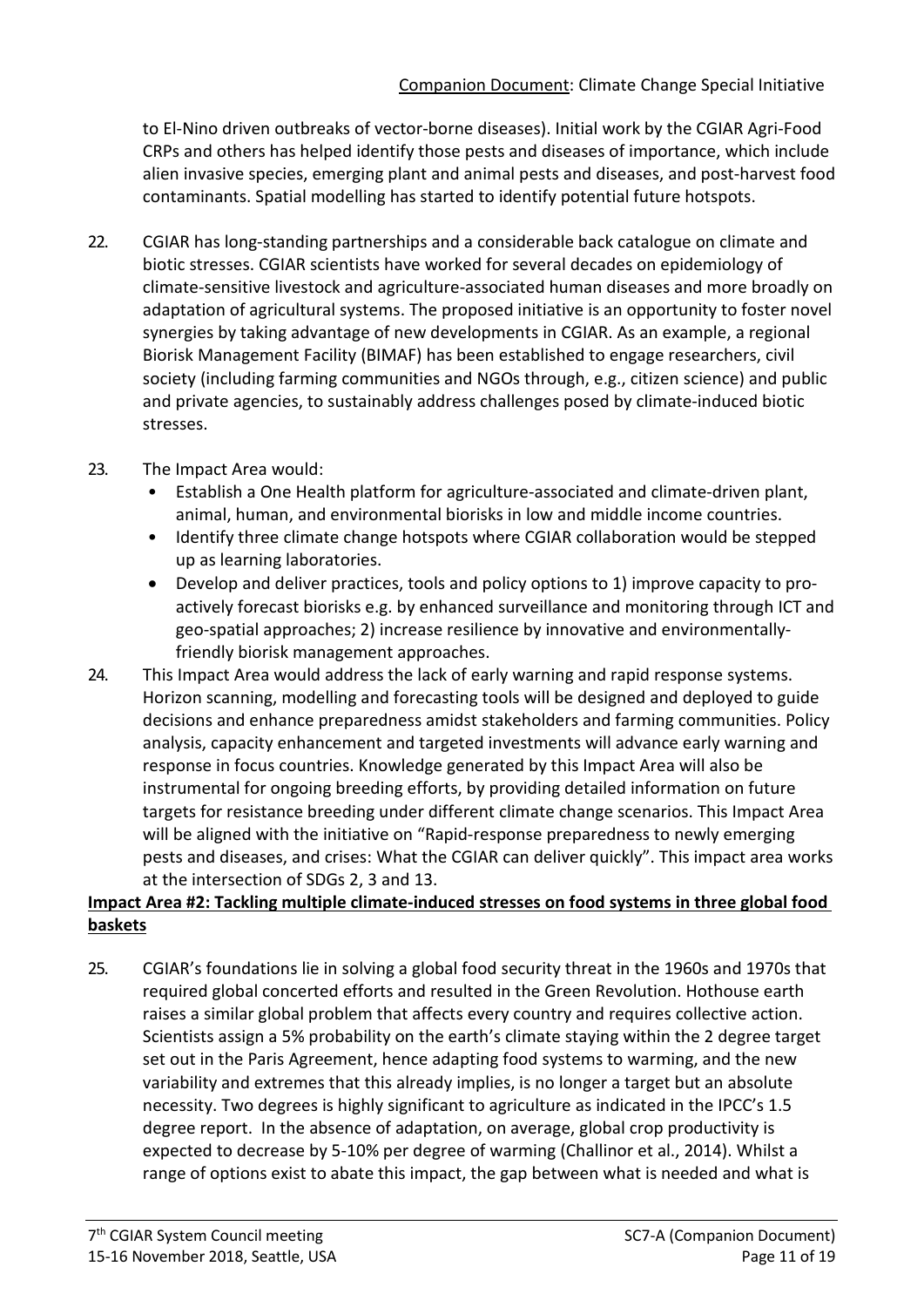feasible today is huge, and research has already shown the rate of climate change outstrips our ability to adapt through breeding (Challinor et al. 2016).

- 26. The challenge of adapting to 2 degrees is unprecedented. Not only does this require new tolerances to heat, but also traits that address secondary impacts of two degrees which include new pest and disease pressures, drought, waterlogging, and even reduced nutritional quality as a result of increased carbon dioxide. Hence, holistic breeding strategies are needed, that target multi-trait characteristics. New crop and livestock management practices will need to be devised to reduce the risks associated with extreme events and weather variability. In addition, a systems approach will have to be implemented, to diversify farming and food systems as an adaptation strategy, but also from a nutrition perspective. Food system thinking must be applied to meet new demands from consumers and to tackle consumption changes and food loss and waste.
- 27. For this Impact Area, three major food baskets will be selected through ex-ante assessment of climate impacts and broader socio-economic assessment. Priority setting and stakeholder consultation in each food basket will identify the required actions and theory of change. Research will focus on the multi-trait requirements for key staple crops, livestock and fisheries and the management and diversification strategies that are needed. Technical work to manage climate risks, will be complemented by institutional and policy work on, for example, seed systems, index-based insurance, public-private partnerships that are needed for achieving scale, gender empowerment in the face of the feminization of agriculture in many regions, and mechanisms to empower farmers and other local groups. Digital advisory systems will be key to getting information to millions of smallholders. In each food basket, key policy makers will be engaged in an action research format, and research results and the back catalogue will inform on-going policy processes, both in the selected food baskets but also in other regions through partnerships with global agencies.
- 28. This work will build on the breeding and systems work of the relevant agri-food CRPs in each food basket, on PIM for foresight, advisory services and policy analysis, on A4NH in relation to diversification and nutrition, and on CCAFS and PIM in relation to insurance and other institutional mechanisms for climate risk management.

## **Impact Area #3: Climate change, fragility, migration and rural resilience in the Middle East and North Africa (MENA)**

29. MENA represents a substantial area of land encompassing several countries and agroecosystems. Although it is generally drier and warmer compared to the rest of the world, agriculture is a critical source of employment and also a potential option of engaging rural youth. However, it has extreme resource limitations that are highly vulnerable to a changing climate and land degradation. Climate change threatens the viability of agriculture and rural livelihoods in MENA. For example in the Fertile Crescent, millions were displaced in the mid 2000s from rural to urban areas in what was the worst drought in instrumental history, compounding problems in a region already beset by geopolitical instability and a declining oil sector. Migration flows affect economies and, when international, affect national policies in countries at both ends of the migration streams, straining international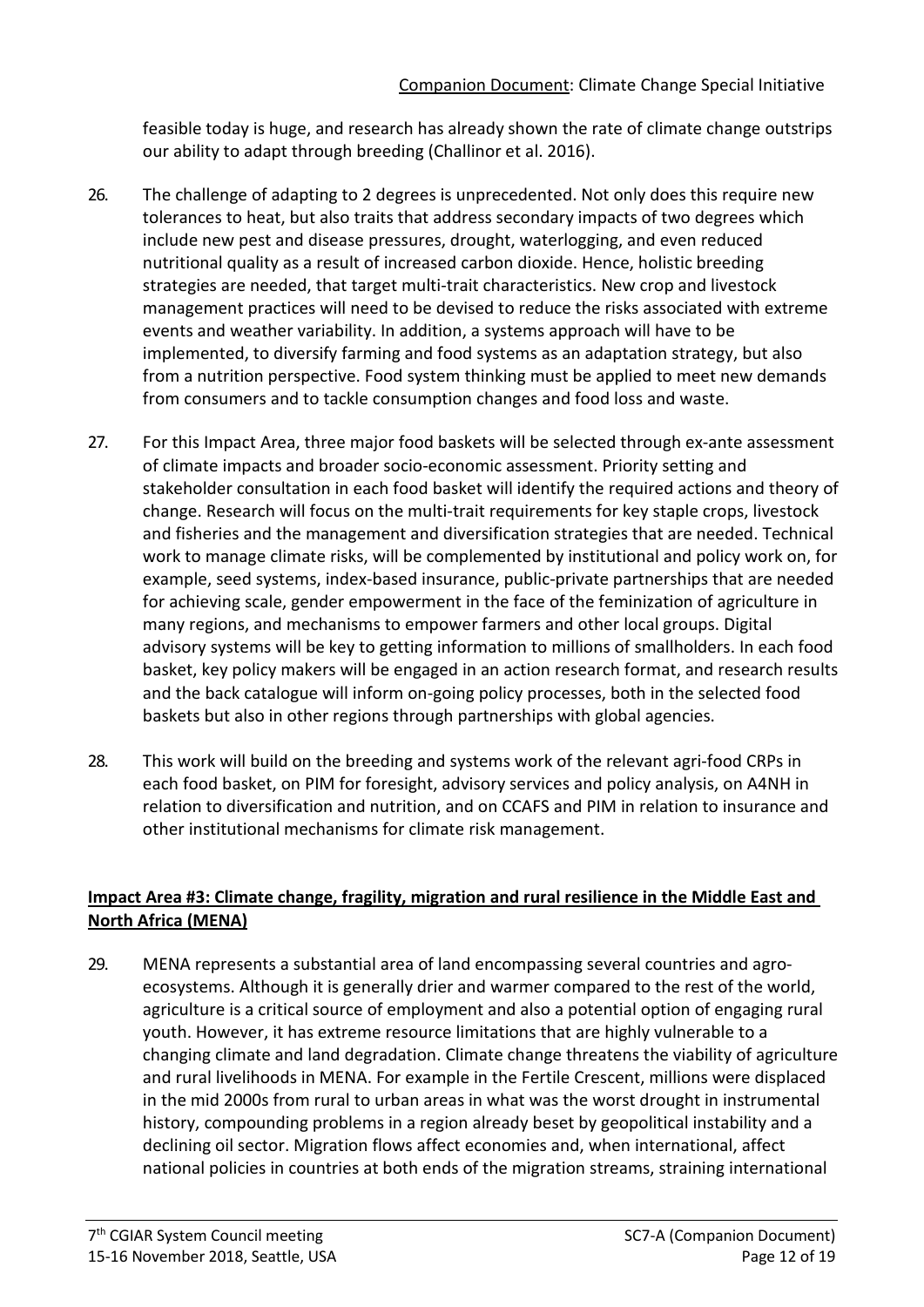relations.

- 30. Considerable investment is needed to understand the complexity of climate change and variability in MENA on agriculture and the broader food system, both in terms of long term likely trajectories in the food system but also in terms of variability and extremes driving rapid changes. This would include attention to the factors shaping change in demand and consumption patterns in the region. Much more work is required on the impact of climate change on involuntary rural-urban migration, and the links through to international migration, refugees and conflict. Technical, institutional and policy options need to be devised to strengthen the resilience of rural livelihoods drawing both on the CGIAR back catalogue and on-going AR4D. These options should aim to give people the opportunity of remaining where they are, thus minimizing involuntary displacements. Climate change adaptation pathways in MENA will need to deliver viable rural livelihoods and high-value jobs for young people. This will require increased focus on agricultural value chain transformations and fostering vibrant, diversified rural economies, along with the policy and institutional interventions that can promote such changes. Development of climatesmart agricultural technologies specific to MENA include the possibility of substantial gains in water-use efficiency, improved heat and drought tolerant crops, enhanced crop-livestock integration and strategies to reduce soil salinity and increase waste water use. Diversification will be a key strategy for the food systems, not only for climate adaptation but also for nutrition.
- 31. The use of big data and digital agricultural advisory services for rapid advancement of climate-smart agriculture in the MENA should also be examined. Policy and institutional work, and the appropriate national engagement, will include a focus on gender, given that in many cases there is feminization of agriculture through out-migration of males. Options for productive social safety nets, index-based insurance and early warning/response systems for extreme events will be an important part of the AR4D.
- 32. Several CRPs and regional research and private-sector partners would contribute expertise and South-South learning in this Impact Area, led by the CRPs on Grain Legumes and Dryland Cereals, Livestock and WLE. Crop breeding programs need to target probable changes in plant physiological mechanisms under a changing climate and elevated CO2, adoption of increased drought and heat tolerance in existing crops, as well as expansion of C4 plants (maize, millets, sorghum etc.). PIM will contribute policy and value chain work.

#### **Impact Area #4. Securing the Asian mega-deltas against sea-level rise, flooding and salinization**

33. Almost 40 per cent of the world's population lives within 100 km from a coast, and Asian deltas are often crucial to country food and economic security. Delta communities face immense risks from sea level rise (currently rising at 3.4 mm per year), and associated salinity intrusion and coastal flooding. High intensity rains and tropical storms, made more severe by climate change, aggravate such risks. Besides direct loss of assets and lives, these communities face additional risks of soil degradation, contamination of groundwater and coastal erosion. Agricultural practices that achieve high productivity under fluctuating water levels have been achieved, but this fine-tuned balance is very vulnerable to climate change, and if negatively impacted could witness massive out-migration. In Asia many of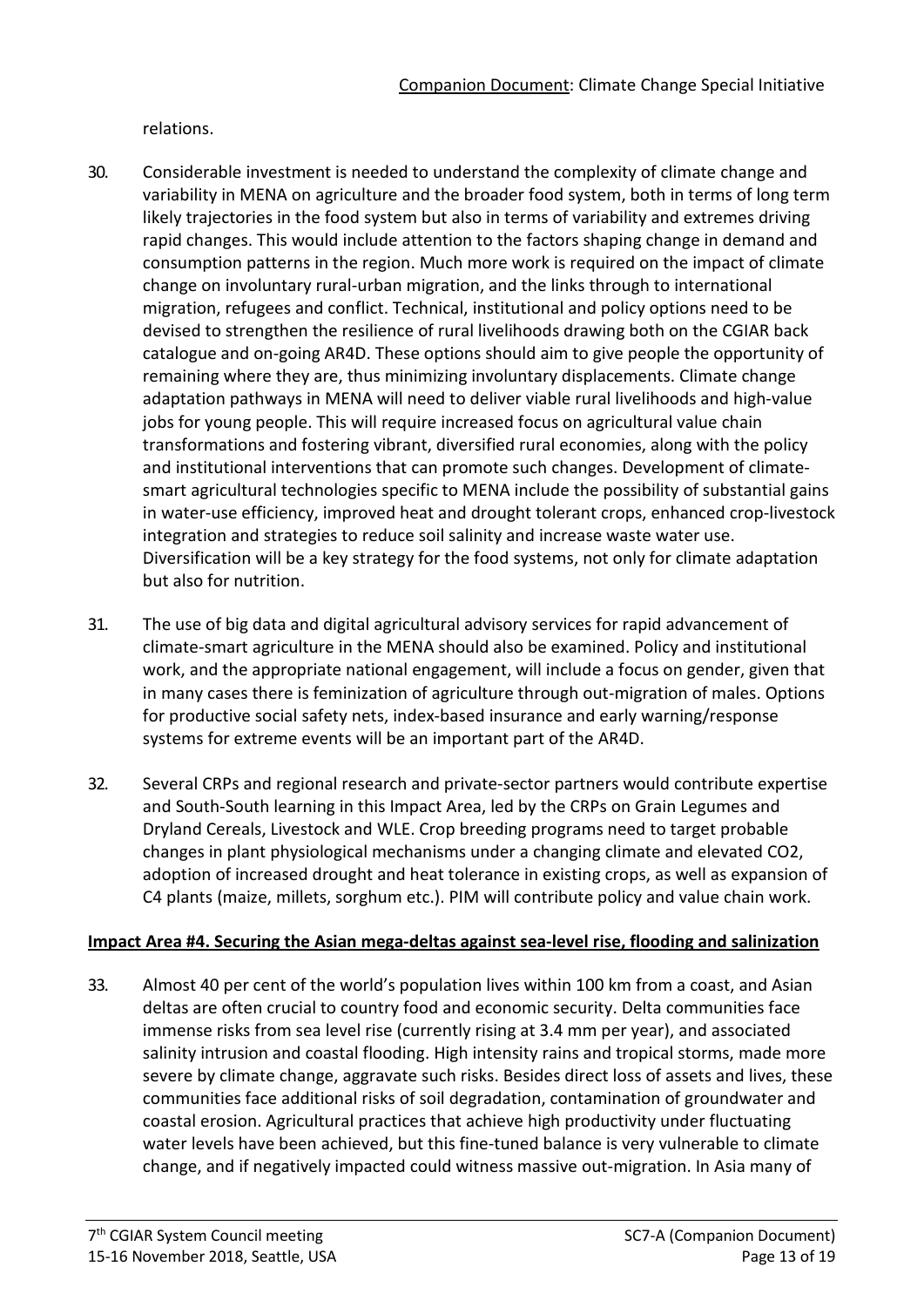the deltas are dominated by rice-based systems, with rice production a major contributor to GHGs.

- 34. While the impact of climate change on coastal mega-cities and strategies to build their resilience have received considerable attention, adaptation efforts in coastal agriculture and fisheries have remained largely neglected. The agricultural sector could witness largescale impacts of climate change, even in short-term, in the form of salinization of soil and water resources and therefore loss of land for rice production and loss of fresh water fish habitats.
- 35. CGIAR Centers, together with national partners, will be involved in promoting the use of weather and flood forecasts; developing innovative adaptation strategies such as water and salinity management at a landscape level; conservation of fragile ecosystems; and identifying opportunities for reducing involuntary migration. In addition, there will be attempts to identify new agriculture opportunities created by the changing climate including sea level rise, and changing demands in the food system. Introducing stresstolerant rice varieties and scaling up crop management practices in paddy rice, e.g. alternate wetting and drying, will be a means of addressing water variability and salinization in deltas, while also reducing emissions and carbon footprints. To achieve scaling, attention will be given to digital advisory services that reach huge numbers of farmers, both women and men. Policy actors will be engaged through action research to strengthen institutions, market access and policies that will minimize impacts of climate change, incentivize new practices and enhance diversification of the food system. Diversification into high value crops will be important for incomes, adaptation and nutrition. There is an extensive back catalogue of research in rice-based systems which can be brought to bear on policy processes.
- 36. This Impact Area will draw heavily on the Rice CRP and WLE and build on the systems work of relevant AFS-CRPs, notably Wheat, Fish and FTA, and enabling policy work from PIM.
- 37. For this Impact Area, two different mega-deltas will be selected through ex-ante assessment of climate impacts, and broader assessment of economic and food system trajectories. Priority setting and stakeholder consultation in each will identify the required actions and theory of change. While the focus will be on achieving concrete targets in the two action areas, through partnerships with key global agencies the work will also lead to South-South learning and action.

#### **Impact Area #5. Resilient and adaptive water systems for agriculture in dryland Africa**

38. Key impacts of climate change in drylands are mediated by water and droughts. Risks of more frequent and more severe droughts are increasing due to climate change and land degradation. Vulnerability to water scarcity and drought is highest where infrastructure for storing water, regulating flows and irrigating crops is poorly developed, as in much of arid and semi-arid Africa. Vulnerability is also high in degraded landscapes, as less water is stored, reducing availability of surface and groundwater during drought. Research shows that water scarcity leads to high competition, with impacts across economic sectors and risking development gains. Resilient and adaptive water systems are therefore important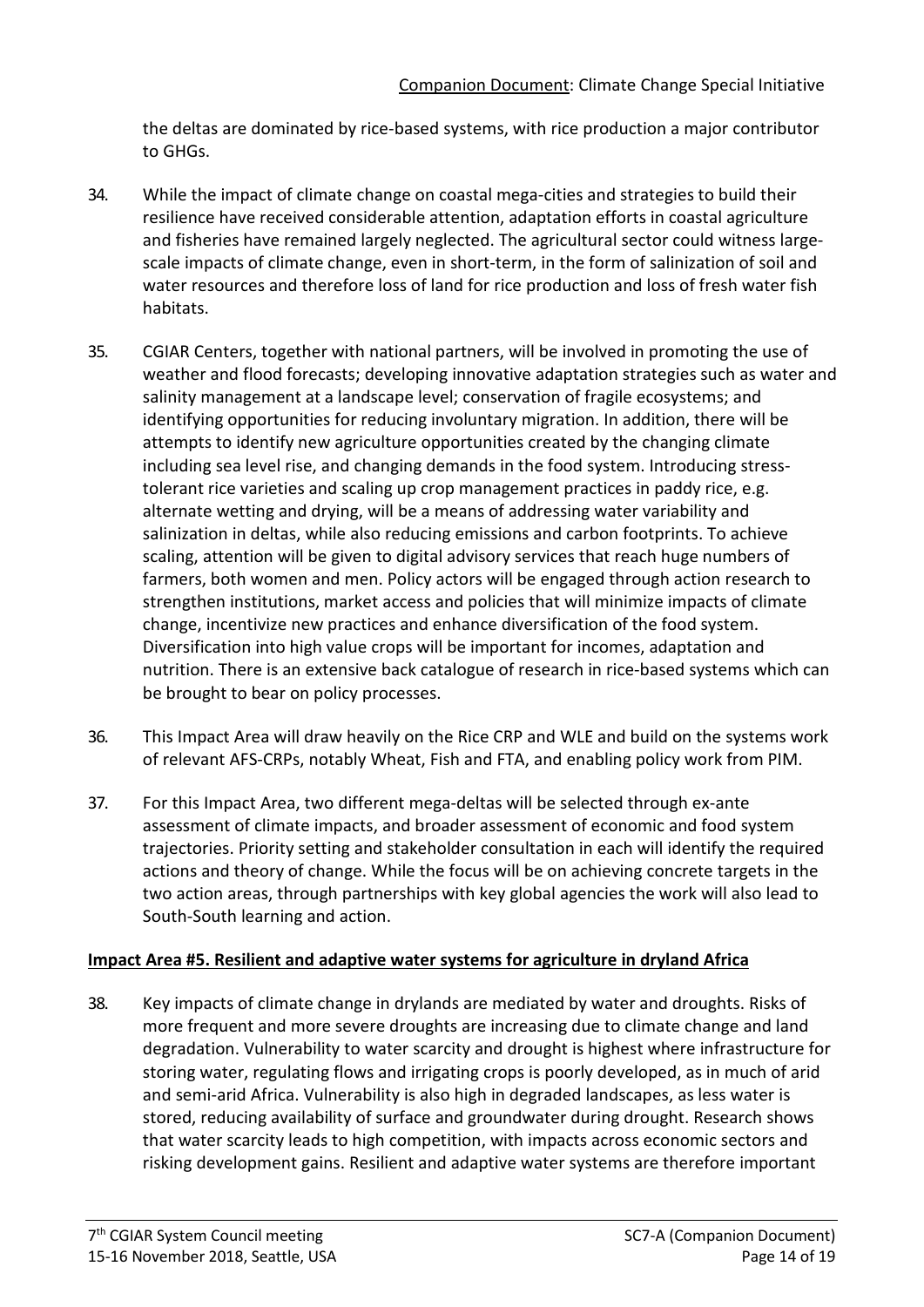for agricultural development and poverty reduction in drought-prone areas of Africa.

- 39. Opportunities for building resilient and adaptive water systems extend well beyond business-as-usual irrigation development. Innovation is key to change at two levels. If developed together, they offer the opportunity to manage threats to water security while supporting farmers to leapfrog to new, climate-smart technologies that foster adaptation while contributing to low-carbon development. On-going innovation will need to be complemented by use of the CGIAR back catalogue, where there is rich experience of "what works where".
- 40. At national and basin scales, research and engagement is needed to support climateresilient water resource planning and management that achieves system-wide gains in water productivity and water-use efficiency. This needs to be put into a food system perspective, with good understanding of possible trajectories of the food system and future consumption patterns. Governments, basin and aquifer management agencies, the private sector and sector groups need data and tools that enable them to assess water-related risks under changing climates and make decisions on infrastructure investment, water allocation, landscape management, forest landscape restoration etc.
- 41. At the farm level, recent developments in solar-powered pumps have potential to transform irrigation development in drought-prone regions of Africa, and solar energy will be a particular focus of this Impact Area. The opportunity is not only to reduce climate change vulnerability, but also to make low-cost, small-scale irrigation in electricityconstrained Africa a reality. Several pilots, even large-scale, have been attempted, which have provided mixed results on environmental benefits, costs and market opportunities. Key research needs now are to link technological advances to development of business models that will underpin climate resilience, incentivize water productivity at farm level and support expansion of renewable energy. Technical research on particular crop management options need to include attention to value chain development, and diversification of diets and incomes. Research on governance is also key to understand the policy, legal frameworks and institutions needed to safeguard social equity, support women's economic empowerment, ensure sustainable use, and enable coherence across the water-energy-food nexus.
- 42. Climate hotspots (at national or sub-regional scale) in countries where governments have prioritised solar irrigation development will be selected for action research. While the R4D will be focused on Sub-Saharan Africa, there is rich experience of solar-powered irrigation in China, India and northern Africa, thus South-South learning will be a key component of this Impact Area. This Impact Area will be led by WLE, but with strong participation by other Agri-Food CRPs, depending on the geographies targeted, and by PIM on governance, equity and policy issues.

#### **Impact Area #6. Circular bio-economy for low emissions development in key value chains**

43. This Impact Area aims at fostering low-emissions value chains for food, feed, bioenergy, and biomaterials and supporting growth of the circular bio-economy. It will address replacing fossil fuel products with recyclable bio-based materials sourced from agriculture,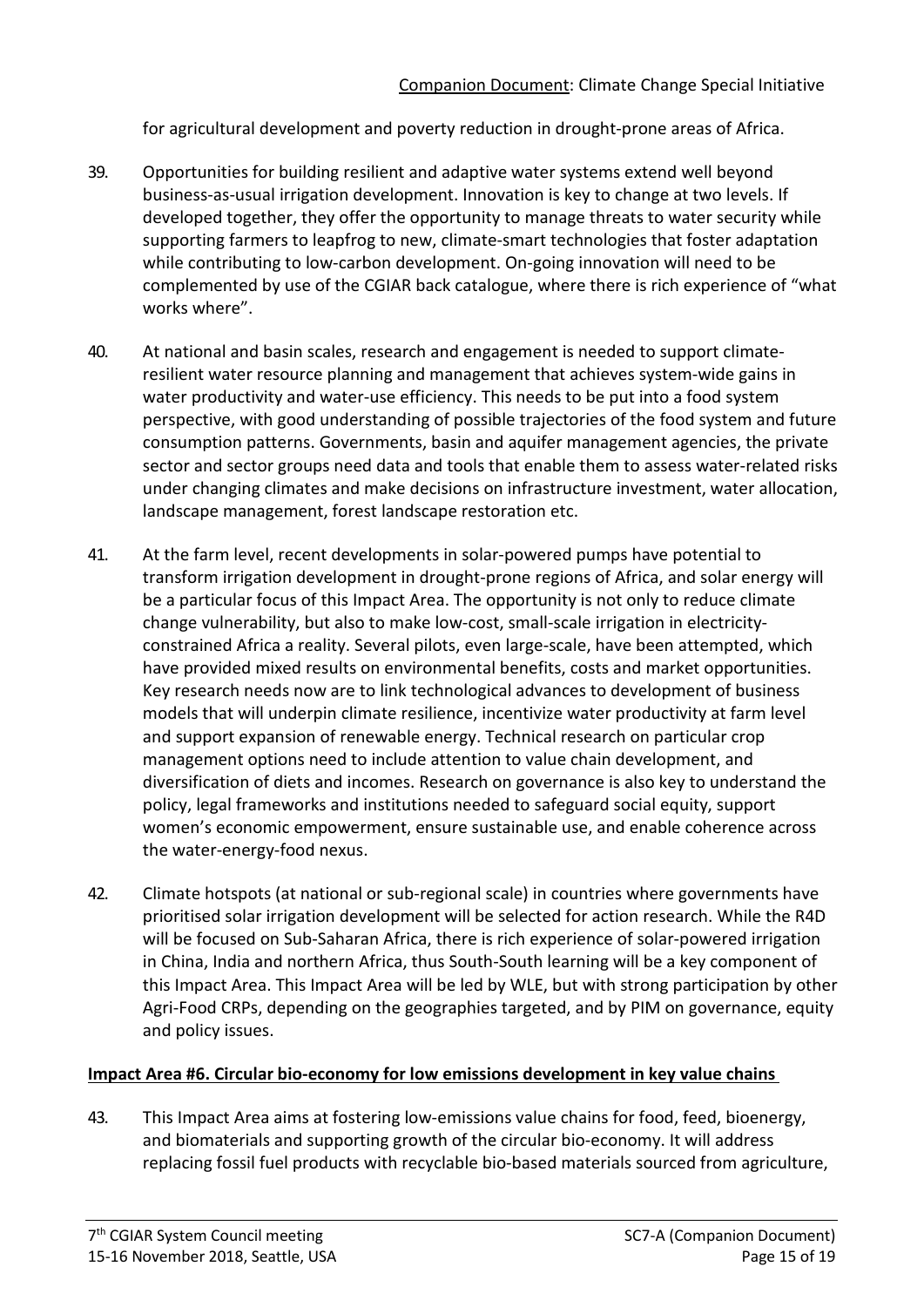agroforestry and forestry. This Impact Area aims at maximizing development and mitigation potentials of the bio-economy in three ways:

- Phase-in bio-based renewable materials that reduce country dependence on fossil fuels.
- Maximize opportunities for co-products, by-products, and waste use for food, feed, energy and materials in key value chains with high emissions (e.g. animal-sourced food) or high carbon sequestration potential (e.g. bamboo), reducing loss, waste and emissions.
- Strengthen bio-economy value chains to be sustainable and economically viable, contributing to other development objectives (increasing smallholders' resilience, food security, gender equity, youth employment, providing for decent jobs).
- 44. A holistic approach to all material fluxes enables optimizing input/output flows in crop and livestock production, forestry and fisheries, and diversifies farm and forest revenues, thus reducing risks and the C footprint. To contribute significantly to climate change mitigation goals, the bio-economy supports agriculture and forestry to avoid conversion of high carbon landscapes (e.g. peatlands), replace fossil fuel use, and maximize reductions of emissions in supply chains. These developments require supportive regulations, public procurement, incentives and consumer engagement.
- 45. This Impact Area explores three main areas of work:
	- Developing, testing and scaling-up climate-smart bio-resources (for food, feed, energy, and materials) derived from tree crops and agricultural goods or waste (re-engineered wood products; modern biofuels, livestock, crop by-products and co-products).
	- Conceiving innovative farm-to-fork value chains, and developing enabling policy environments (e.g. incentives, rights, tenure) and economic incentives.
	- Assessing the impacts of these innovations on climate, land and people, including indigenous peoples and local communities and developing value chain information systems (e.g. MRV and accounting frameworks, reduction targets, ecological footprints, life-cycle analyses, including but not limited to BECCS).
- 46. This Impact Area requires a broad multi-Center, multi-CRP approach; and a food system approach given that there will be trade-offs across value chains; and trade-offs for sustainability and healthy food system outcomes. FTA could address the bioenergy and wood-based materials systems, social considerations, as well as impacts on forests. PIM together with WLE and FTA could work on resource governance and policies. CCAFS, with Agri-Food CRPs could contribute with specific production systems. To maintain focus, foresight analysis will be used to select five key value chains with significant climate change mitigation potential and significant development potential. A number of these are expected to be in peri-urban areas.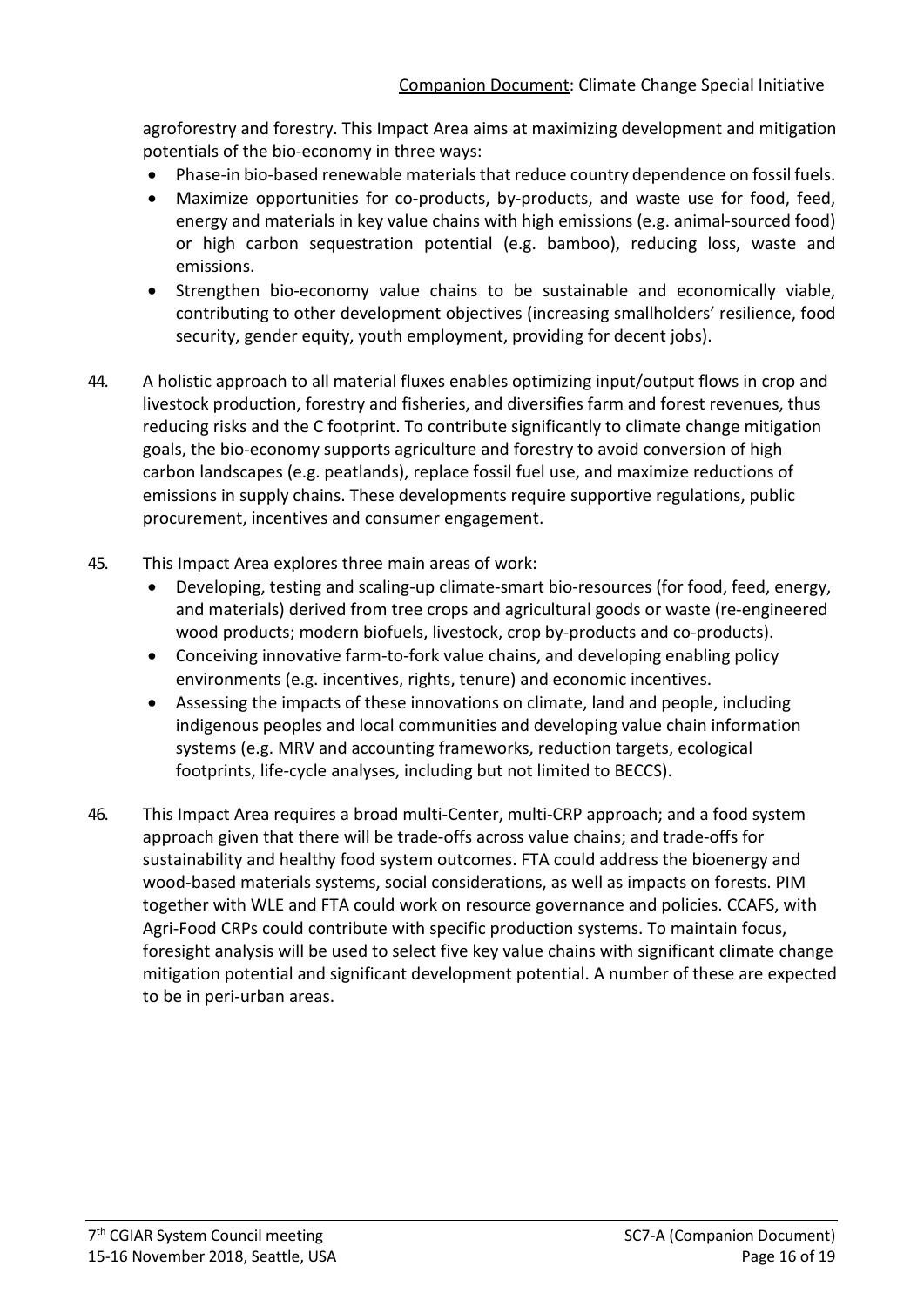# Annex 1: CRPs and their Flagships involved in climate change-related research

#### Focus area: A = Adaptation; M = Mitigation

*Climate change integrating CRP*



**CGIAR Research Program on Climate Change, Agriculture** and Food Security

 $\triangleright$  [CCAFS](https://www.cgiar.org/research/program-platform/climate-change-agriculture-and-food-security/) generates evidence and supports adoption of climate-smart agricultural policies, practices, and services that alleviate poverty, increase gender equity, and support sustainable landscapes. CCAFS also plays an integrating role across all the CRPs

**CCAFS FP1 (A): Priorities and policies for CSA CCAFS FP2 (A/m): Climate smart technologies and practices CCAFS FP3 (M): Low Emissions Development CCAFS FP4 (A): Climate services and safety nets**

#### *Other integrating CRPs*



**CGIAR Research Program on Agriculture for Nutrition and Health A4NH FP1 (A): Food Systems for Healthier Diets** 



**CGIAR Research Program on** Policies, Institutions, and **Markets** 

 $\triangleright$  [A4NH](https://www.cgiar.org/research/program-platform/agriculture-for-nutrition-and-health/) is built on the notion that agriculture can do much more than reduce hunger and poverty – it has an enormous potential to significantly improve the nutrition and health of people around the world. The links between nutrition and climate change is a focus area.

 [PIM](http://pim.cgiar.org/) is action-oriented research to provide support for policies that help poor farmers, both men and women, improve their lives; produce nutritious and affordable foods; and protect the soil, water, and biodiversity in rural landscapes.

**PIM FP1 (A): Technological Innovation and Sustainable Intensification PIM FP3 (A/M): Inclusive and Efficient Value Chains PIM FP4 (A): Social Protection for Agriculture and Resilience PIM FP5 (A/m): Governance of Natural Resources**



 $\triangleright$  [WLE](https://www.cgiar.org/research/program-platform/water-land-and-ecosystems/) works on transforming agricultural food systems, making them the key to healthy, functioning ecosystems, human well-being and resilient livelihoods. Agriculture doesn't have to be the cause of degradation, it can be the cure.

**CGIAR Research Program on Water, Land and Ecosystems** 

**WLE FP1 (M): Restoring Degraded Landscapes WLE FP2 (A): Land and Water Solutions for Sustainable Intensification WLE FP4 (A/m): Managing Resource Variability, Risks and Competing Uses for Increased Resilience**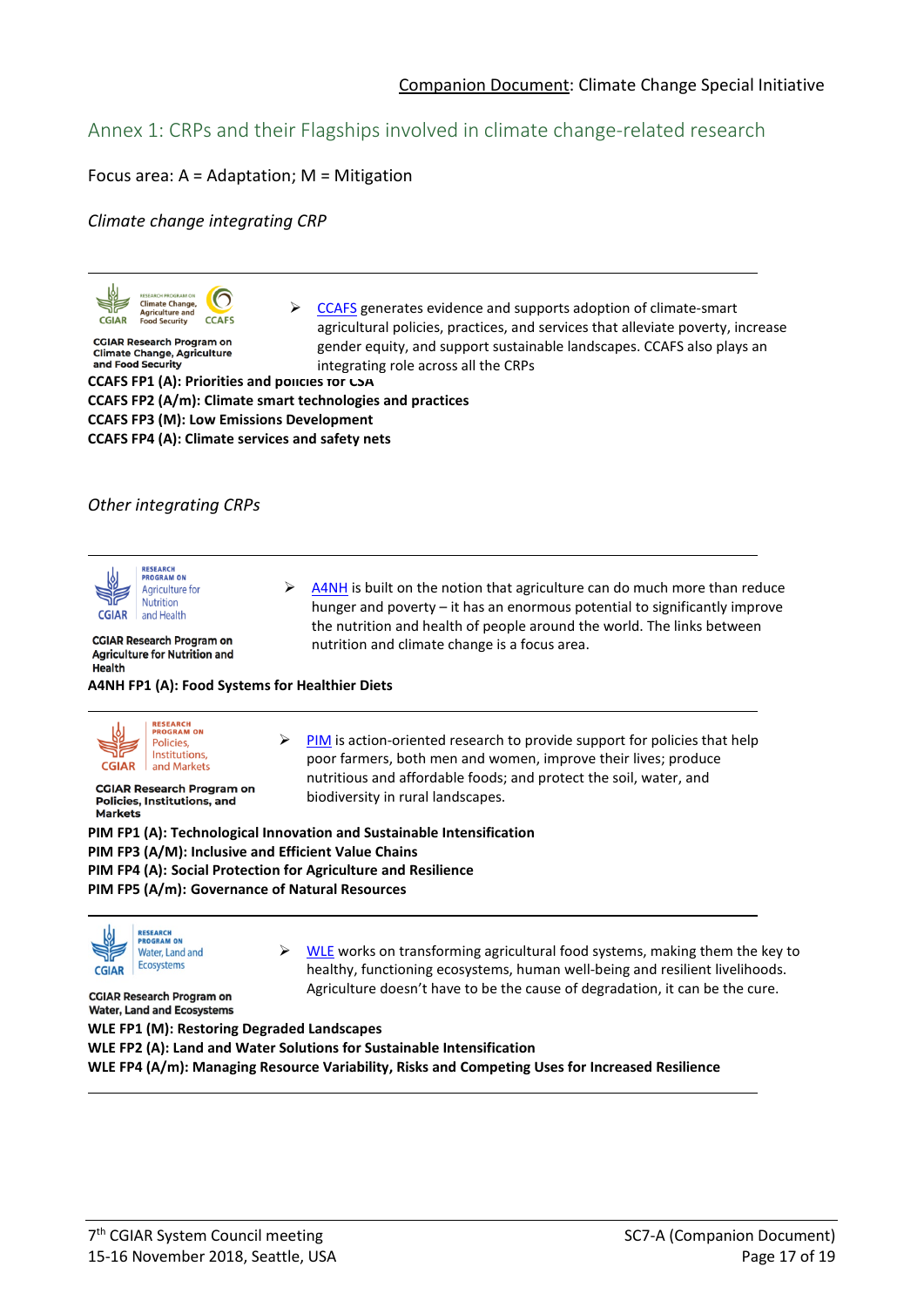#### *Agri-food CRPs*



 $\triangleright$  [FTA](https://www.cgiar.org/research/program-platform/forests-trees-and-agroforestry/) aims to enhance the role of forests, trees and agroforestry in sustainable development and food security and to address climate change.

**CGIAR Research Program on Forests, Trees and Agroforestry** 

**FTA FP1 (A): Tree genetic resources to bridge production gaps and promote resilience**

**FTA FP2 (A/m): Enhancing how trees and forests contribute to smallholder livelihoods**

**FTA FP3 (a/M): Sustainable global value chains and investments for supporting forest conservation and equitable development**

**FTA FP4 (A): Landscape dynamics, productivity and resilience**

**FTA FP5 (A/M): Climate change mitigation and adaptation opportunities in forests, trees and agroforestry**



 $\triangleright$  [FISH](https://www.cgiar.org/research/program-platform/fish/) aims to enhance sustainability, productivity and access to fish by those most in need to reduce poverty, enhance food and nutrition security and improve natural resource systems.

marketability of critical and nutritious grain legumes and cereals within the semi-arid and sub-humid dryland agroecologies of sub-Saharan Africa and South Asia. These agroecologies are where poverty, malnutrition, climate

 $\triangleright$  [GLDC](https://www.cgiar.org/research/program-platform/grain-legumes-and-dryland-cereals/) aims to increase the productivity, profitability, resilience and

change and soil degradation are among the most acute globally.

**CGIAR Research Program on** Fish

**FISH FP1 (A/m): Sustainable aquaculture FISH FP2 (A): Sustaining small-scale fisheries**



**RESEARCH<br>PROGRAM ON Grain Legumes** and Dryland Cereals

**CGIAR Research Program on Grain Legumes and Dryland Cereals** 

**GLDC FP1 (A): Priority settin** 

**GLDC FP3 (A): Integrated farm and household management GLDC FP4 (A): Variety and hybrid development**

**GLDC FP5 (A): Pre-breeding and trait discovery**



 [LIVESTOCK](https://www.cgiar.org/research/program-platform/livestock/) focuses on seizing opportunities presented by rapid increases in demand for animal-source food in developing countries, including a focus on low emissions development.

**CGIAR Research Program on** Livestock

**LIVESTOCK FP1 (A/m): Livestock genetics LIVESTOCK FP2 (a/M): Livestock health LIVESTOCK FP3 (a/M): Livestock feed and forage LIVESTOCK FP4 (A): Livestock and the environment**



 $\triangleright$  [MAIZE](https://www.cgiar.org/research/program-platform/maize/) is an international collaboration between more than 300 partners that seeks to mobilize global resources in maize research and development to achieve a greater strategic impact on maize-based farming systems in Africa, South Asia and Latin America.

**CGIAR Research Program on** Maize

**MAIZE FP1 (A): Enhancing MAIZE's R4D strategy for impact MAIZE FP2 (A): Novel diversity and tools for increasing genetic gains MAIZE FP3 (A): Stress tolerant and nutritious maize MAIZE FP4 (A/m): Sustainable intensification of maize-based systems for improved smallholder livelihoods**